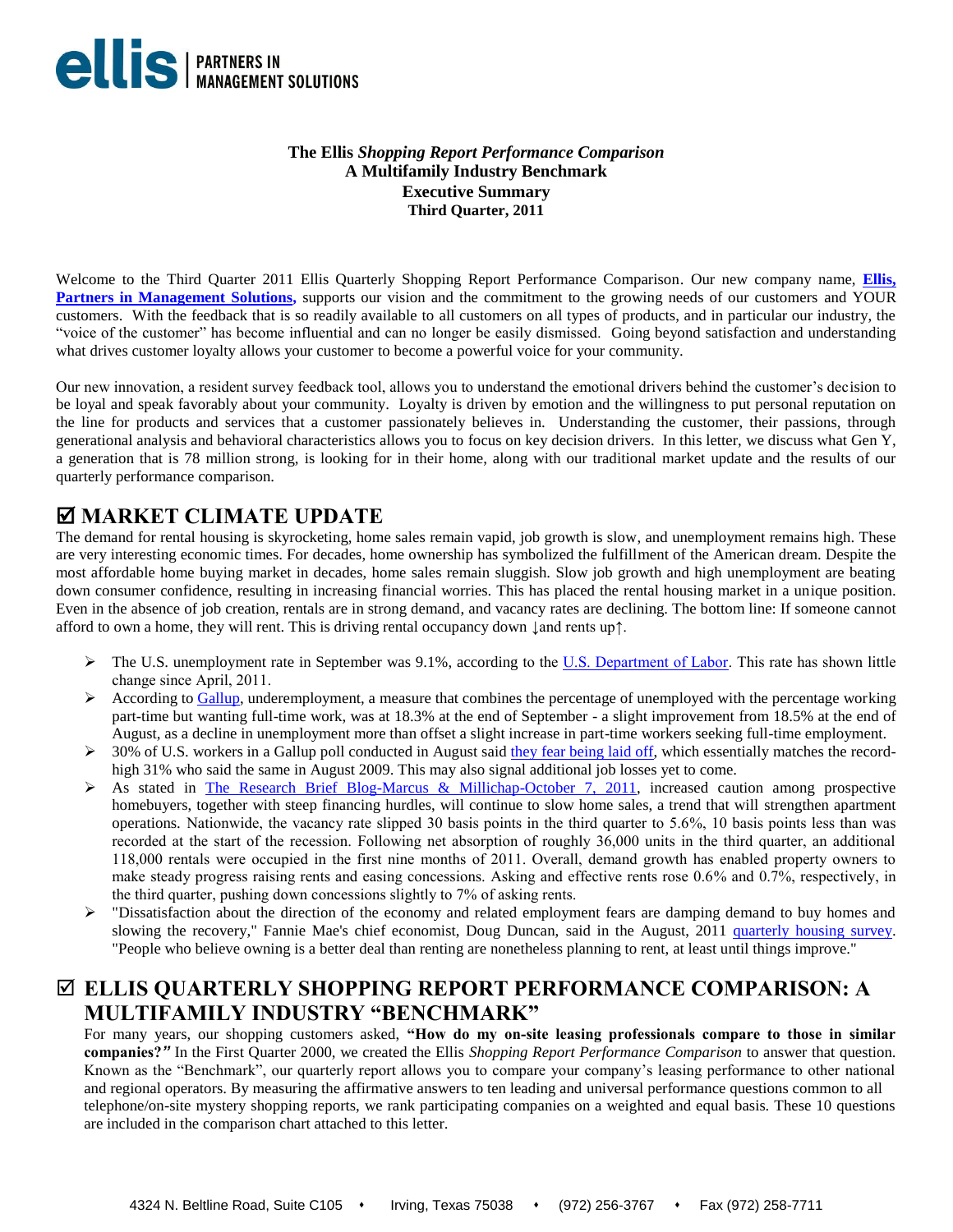## **ELLIS BENCHMARK QUARTERLY PERFORMANCE TRENDING**

**The overall average in the Third Quarter 2011 reached 90% based on 3,868 shops.** This average is slightly lower than the same time period one year ago when the overall average reached 91%. While this number dipped slightly, the high and low company averages took a big swing on both sides. The "high average" increased by 2.3% while the "low average" dived downward by 7.8%. As companies at the bottom continue to address specific leasing performance weaknesses through training and communicating their increased expectations, their scores will move up and increase their averages. The demand for rental apartments will continue to rise based on a demographic change and tougher lending standards for would-be home buyers. Will leasing teams become lackadaisical or will they rise to the occasion?



## **TOP-RANKED PARTICIPATING COMPANIES**

### **1 st Place – Western National Property Management. 99% (3.4% standard deviation)**

*"Congratulations to the top five winners! Western National Property Management is once again delighted to be counted among the top five of the nation's premier mystery shop benchmarking competition. Western's Leasing Professionals*  incorporate an attitude of care, compassion and accountability each and every time a prospective resident enters any one of *our communities. I am so very pleased, but more importantly, so very proud of my team. They work hard to be one of the best and it shows."*

*-Laura Khouri, President* 

## **2 nd Place – Venterra Realty. 98% (7.28% standard deviation)**

*"We are very excited to have achieved a Top 5 ranking again. This achievement is a great testament to the commitment our teams show toward delivering an awesome customer experience and providing exceptional products to lease. To all of our employees reading this, I want to express my sincere thanks for achieving such amazing results again. I am always impressed with the commitment you show towards making Venterra a world class place to work and live and this is just another shining example. Great stuff everyone."*

*-Richard Roos, Chief Operating Officer*

## **3 rd Place – Gables Residential Services. 97% (6.94% standard deviation)**

*Gables Residential is thrilled with our accomplishment of ranking among the Top 5 in the Ellis Benchmark. Our associates' focus on customer service is unwavering despite the challenges they face daily. Congratulations to the Gables team. -Jennifer Antos, Vice President of Learning and Development*

## **4 th Place – Sequoia Equities. 96% (8.59% standard deviation)**

*What an amazing team we have at Sequoia Equities! Congratulations goes out to our team member's for their outstanding performance in the third quarter EPMS benchmark survey. Their commitment to making the experience matter for our client's and resident's is evident in everything they do. We are extremely proud of this accomplishment! -Tammy Georgantes, Director of Training*

## **5 th Place – SARES-REGIS Group. 96% (9.35% standard deviation)**

*We are very pleased to be in the top five EPMS benchmark rankings again this year. It is a combination of a commitment to delivering outstanding service, pride in their performance and a dedication to consistently developing their skills that has allowed our team to enjoy this success. Congratulations to all our team members on this achievement. -Michelle Adrian, Director of Training*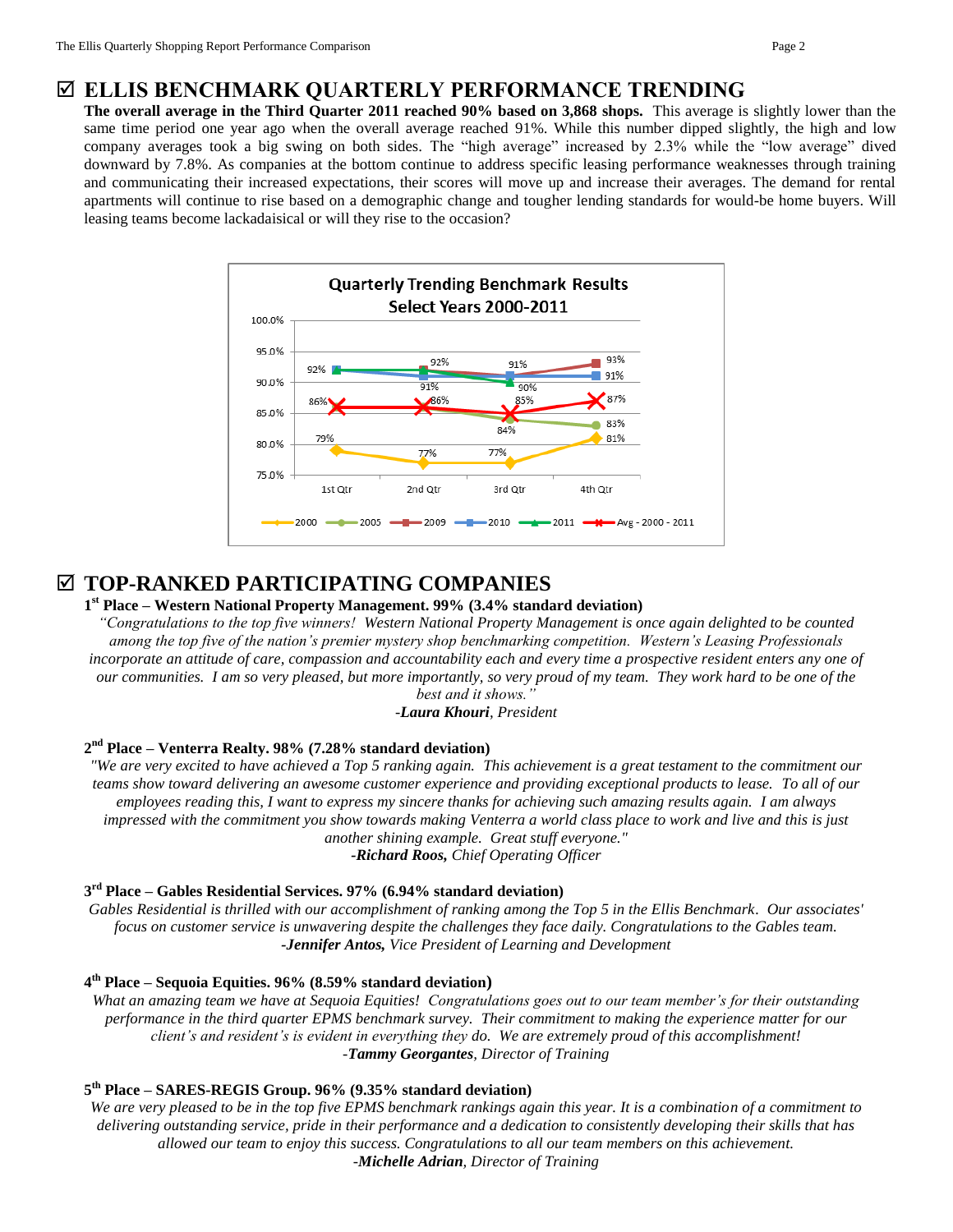## **PERFORMANCE IMPROVEMENT WHEN IT COMES TO HOUSING AND WHAT GENERATION Y WANTS**

Between 2008 and 2020, the U.S. Census Bureau reports that approximately 57 million members of Gen Y will reach the age of 22 - the beginning of prime rental age. What Gen Y is saying about their desire for homes affects everyone in the real estate industry.

The sheer size of Generation Y will have enormous influence on the housing industry and the economy in general, an impact likely to be as long-lasting as the infamous Baby Boomers. If you want to get their attention, it is important to begin exploring their housing wants and needs. What is important to them should be important to you, too. *What will Gen Y want?* 

## **1. LOCATION!**

As stated in *[Housing In America](http://www.uli.org/sitecore/content/ULI2Home/News/MediaCenter/PressReleases/2010%20archives/Content/~/media/Documents/ResearchAndPublications/Fellows/McIlwain/HousinginAmerica.ashx) - The Next Decade,* an in-depth overview of the future of housing published by the Urban Land Institute (ULI) in 2010:

*Early signs of new trends in U.S. housing markets have been present for years now. These trends will become stronger following the recession and affect where people live, whether they own or rent their homes, and the size and style of the homes they choose. These choices, whether made by desire or necessity, will be very different from those made by people over the years since World War II, the period of the great suburbanization of America. The coming decades will be the time of the great reurbanization as 24/7 central cities grow and suburbs around the country are redeveloped with new or revived walkable suburban town centers. [Housing in America, The Long Term: Expect the Unexpected, page 10]*

Urban living might be what they want but at the end of the day, it comes down to budget. It is a challenging situation both for renter and developer. While developers chase this massive power purchasing generation, the cost of developing in urban infill markets demands a higher rent than most members of Gen Y are willing and able to pay. Could this lead to more doubling up or smaller apartments? It certainly will be a factor when determining apartment mixes. Another consideration for developers is building close enough to urban markets where renters can take advantage of the activities without having to drive too far.

Regardless of what the results will be, from an economic stability standpoint, it is refreshing that this generation is showing signs that they are more realistic about what they can and cannot afford. If they cannot afford urban living, then urban "like" living will do. They may even sacrifice luxury in their home to get the location they want. [Jason Dorsey, The Gen Y Guy,](http://www.jasondorsey.com/) believes the importance of housing location boils down to this: *experiences.* "In Austin, people want to live near the music, the Frisbee-golf parks, and walking distance to great restaurants that are happening." He went on to say that mentioning certain amenities that are in walking distance in a sales presentation will attract the attention of Gen Y.

According to researchers, the highest ranked decision factor that will keep Gen Y in their current location is the ability to meet people and make friends. This should not come as a surprise to those that have studied the behavior of this generation. They are social networkers, [and they want to connect with others for both personal and professional purpose.](http://epmsonline.wordpress.com/category/understanding-your-customer/generation-y) 

## **2. WOMEN DOMINATE!**

According to Dr. Sheila Barry-Oliver, Business and Professional Women's Foundation Board of Trustees and Research & Education Committee Chair, "Women represent 46% of the Generation Y workforce, which by 2025 will represent 42% of the US workforce. This is something that we have never seen before in this country or any country. Research reveals that there are now more women in colleges and universities than men for the first time in U.S. history. Women are earning more bachelor's degrees, advances degrees, even more doctorates than men. This group is being referred to as [WINKS](http://en.wikipedia.org/wiki/WINKS) - Women with Incomes and No Kids and may represent 70% of all women aged 20-28 today.

According to [RCLCO,](http://www.rclco.com/generalpdf/general_Mar312008454_TheAdvisoryMar08_v2.pdf) a leading knowledge solutions provider to the real estate industry, WINKS could represent 34% of all Gen Y by 2015. Their consumer research into Gen X and Gen Y women uncovers the following:

- *Gen Y female headed households prefer living in urban or urban-like settings*
- *Convenience is key*
- *They would like to walk to work, dining, entertainment and shopping*
- *They are career minded but believe in balance*
- *Over half have incomes of over \$50,000 per year*

This could mark a departure from typical home purchasing patterns and their "parent's home" in suburbia.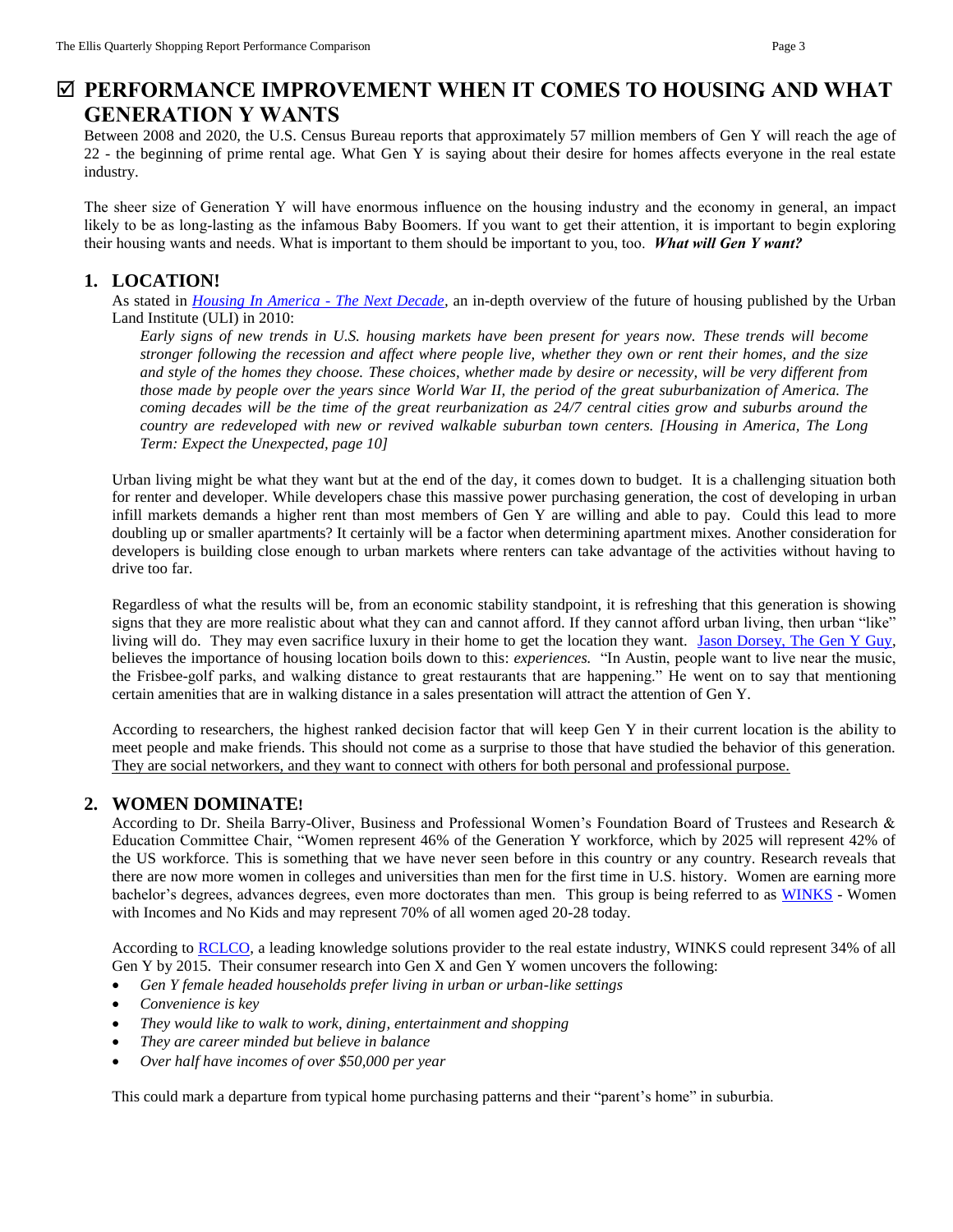## **3. LIVING INSIDE AND OUT!**

According to discoveries made at The National Association of Home Builders conference held in January, 2011, formal living rooms, soaker bathtubs and three-car garages will be out! Even though a lot of the conference was focused on the housing needs of aging Baby Boomers, the fact that their kids, Generation Y, represent an even larger demographic could not be ignored. Surveys showed that 88% want to be in an urban setting, where they can walk to shops, restaurants and masstransit.

Here were some additional discoveries made at [The National Association of Home Builders conference:](http://realestate.msn.com/blogs/listed.aspx?feat=141a9ad6-4c03-44ba-87c9-666951736d86)

### **They DO NOT** Want

- 
- 
- A ginormous bathtub **Company Company Company Company Company Company Company Company Company Company Company Company Company Company Company Company Company Company Company Company**

- Cookie cutter homes Interesting layouts and unique home features
- A lawn to mow **Enough outdoor space to grill and entertain**
- A formal dining room **Flexible living space**/a gathering space
	-

Generation Y is opting for a more liberating lifestyle where they can be flexible with their time. It is called renting! They want to live in areas with good public transportation, close to all their amenities, close to work, and have the flexibility to move. They are unique. They do not live to work; they work to live. A "home" to them means something different than it did to their parents or grandparents. Places to congregate are more important than a large apartment: community rooms, fitness areas, jogging trails, movie-screening theaters, anything shared that makes a community more like a "community". Renting is a perfect match for Generation Y - at least for now, offering them the flexibility and freedom they value. **Are you ready for Generation Y?** 

We thank you for your participation and feedback, which help make this report informative and a reliable resource. We hope you will find Ellis, Partners in Management Solutions to be not only the finest source for mystery shopping but a true partner in management solutions for your organization. Visit our blog, *[All Things Considered…An Ellis Perspective,](http://epmsonline.wordpress.com/)* for more insight on Generation Y and other current topics.

Sincerely,

*Joanna Ellis*

Joanna Ellis, CAPS Chief Executive Officer

Enclosure

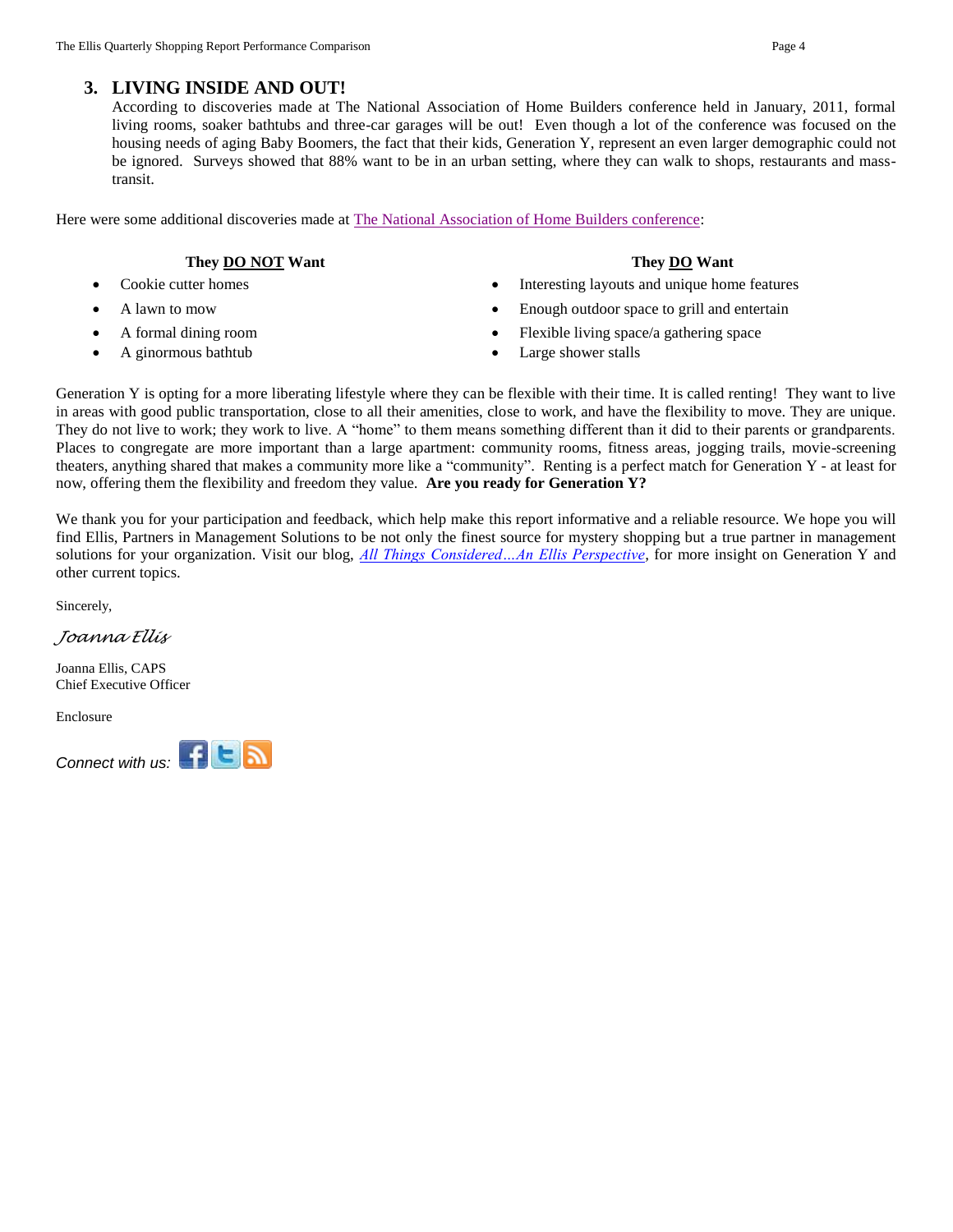# **ellis** | PARTNERS IN **SHOPPING REPORT PERFORMANCE COMPARISON MULTIFAMILY INDUSTRY BENCHMARKTHIRD QUARTER, 2011**

|                                                | <b>TELEPHONE</b>                                        |                     | <b>ON-SITE</b><br><b>PRESENTATION</b> |                                             |                              |                   |                                 |                       |                           |                     |                                 |                          |                                                              |                                                           |
|------------------------------------------------|---------------------------------------------------------|---------------------|---------------------------------------|---------------------------------------------|------------------------------|-------------------|---------------------------------|-----------------------|---------------------------|---------------------|---------------------------------|--------------------------|--------------------------------------------------------------|-----------------------------------------------------------|
|                                                | <b>PRESENTATION</b><br>Q <sub>1</sub><br>Q <sub>2</sub> |                     | Q3                                    | Q4                                          | Q5<br>Q6<br>Q7               |                   |                                 |                       | Q8<br>Q9<br>Q10           |                     |                                 |                          |                                                              |                                                           |
|                                                | <b>Set Appt</b>                                         | Telephone<br>Number | First<br>Impression                   | Identify<br><b>Specific</b><br><b>Needs</b> | Discuss/<br>Show<br>Property | Apt.<br>Condition | Feature/<br><b>Benefit Sell</b> | Overcome<br>Objection | Ask for<br><b>Deposit</b> | Lease from<br>Agent | <b>CLIENT</b><br><b>AVERAGE</b> | <b>STD</b><br><b>DEV</b> | <b>Alliance Residential Company</b>                          | <b>Participating Companies</b><br><b>JMG Realty, Inc.</b> |
| <b>QUESTION OVERALL AVERAGE</b>                | 92.92%                                                  | 83.43%              | 94.08%                                | 91.31%                                      | 93.95%                       | 93.72%            | 92.48%                          | 95.35%                | 70.66%                    | 89.61%              | 90%                             | 16.16                    | Amli Residential                                             | <b>Kettler Management</b>                                 |
| <b>Western National Property</b><br>Management | 100.00%                                                 | 97.92%              | 100.00%                               | 98.96%                                      | 100.00%                      | 98.96%            | 100.00%                         | 100.00%               | 94.79%                    | 98.96%              | 99%                             | 3.40                     | <b>Apartment Trust of America</b>                            | <b>Laramar Group</b>                                      |
| <b>Venterra Realty</b>                         | 96.83%                                                  | 96.83%              | 96.83%                                | 96.83%                                      | 100.00%                      | 98.41%            | 100.00%                         | 98.41%                | 95.24%                    | 98.41%              | 98%                             | 7.28                     | BH Management Services, Inc.                                 | <b>Madison Apartment Group, LP</b>                        |
| <b>Gables Residential Services</b>             | 97.31%                                                  | 93.73%              | 99.70%                                | 99.10%                                      | 99.10%                       | 94.93%            | 99.40%                          | 99.10%                | 88.06%                    | 99.10%              | 97%                             | 6.94                     | <b>Bozzuto &amp; Associates</b>                              | Pinnacle (PRMC)                                           |
| <b>Sequoia Equities</b>                        | 97.62%                                                  | 92.86%              | 100.00%                               | 92.86%                                      | 98.81%                       | 96.43%            | 94.05%                          | 100.00%               | 96.43%                    | 95.24%              | 96%                             | 8.59                     | <b>BRE Properties</b>                                        | <b>Post Properties</b>                                    |
| <b>SARES-REGIS Group</b>                       | 100.00%                                                 | 96.49%              | 96.49%                                | 96.49%                                      | 98.25%                       | 96.49%            | 96.49%                          | 98.25%                | 89.47%                    | 96.49%              | 96%                             | 9.35                     | Capreit                                                      | <b>RAM Partners, LLC</b>                                  |
| <b>CLIENT 6</b>                                | 87.88%                                                  | 100.00%             | 98.48%                                | 98.48%                                      | 98.48%                       | 98.48%            | 100.00%                         | 93.94%                | 80.30%                    | 95.45%              | 95%                             | 8.64                     | <b>Capstone Real Estate</b>                                  | <b>SARES-REGIS Group</b>                                  |
| <b>CLIENT 7</b>                                | 95.80%                                                  | 93.01%              | 94.41%                                | 95.10%                                      | 99.30%                       | 95.80%            | 91.61%                          | 99.30%                | 87.41%                    | 96.50%              | 95%                             | 9.18                     | <b>Carmel Partners</b>                                       | Sequoia Equities, Inc.                                    |
| <b>CLIENT 8</b>                                | 95.00%                                                  | 92.50%              | 100.00%                               | 97.50%                                      | 97.50%                       | 87.50%            | 97.50%                          | 97.50%                | 87.50%                    | 95.00%              | 95%                             | 10.12                    | <b>Colonial Properties Trust</b>                             | <b>Simpson Property Group</b>                             |
| <b>CLIENT 9</b>                                | 97.92%                                                  | 90.63%              | 94.79%                                | 95.83%                                      | 97.92%                       | 100.00%           | 95.83%                          | 97.92%                | 86.46%                    | 92.71%              | 95%                             | 11.79                    | <b>Cottonwood Capital Property</b><br><b>Management, LLC</b> | The Bainbridge Companies                                  |
| <b>CLIENT 10</b>                               | 95.24%                                                  | 85.71%              | 98.10%                                | 96.19%                                      | 98.10%                       | 97.14%            | 99.05%                          | 99.05%                | 73.33%                    | 97.14%              | 94%                             | 8.49                     | <b>CWS Apartment Homes</b>                                   | <b>Timberland Partners</b>                                |
| <b>CLIENT 11</b>                               | 94.12%                                                  | 90.20%              | 96.08%                                | 98.04%                                      | 98.04%                       | 98.04%            | 98.04%                          | 98.04%                | 70.59%                    | 92.16%              | 93%                             | 9.73                     | E & S Ring Corporation                                       | <b>UDR</b>                                                |
| <b>CLIENT 12</b>                               | 96.00%                                                  | 89.33%              | 97.78%                                | 93.78%                                      | 97.78%                       | 95.56%            | 92.00%                          | 95.56%                | 76.44%                    | 92.44%              | 93%                             | 11.65                    | <b>Fairfield Residential</b>                                 | <b>Venterra Realty</b>                                    |
| <b>CLIENT 13</b>                               | 92.62%                                                  | 85.23%              | 97.32%                                | 96.64%                                      | 94.63%                       | 95.97%            | 96.64%                          | 98.66%                | 81.21%                    | 91.28%              | 93%                             | 12.67                    | <b>Gables Residential</b>                                    | <b>Waterton Residential</b>                               |
| <b>CLIENT 14</b>                               | 93.33%                                                  | 75.56%              | 97.78%                                | 97.78%                                      | 95.56%                       | 97.78%            | 88.89%                          | 95.56%                | 80.00%                    | 97.78%              | 92%                             | 10.57                    | <b>Greystar Management Services</b>                          | <b>Weidner Apartment Homes</b>                            |
| <b>CLIENT 15</b>                               | 98.04%                                                  | 74.51%              | 96.08%                                | 90.20%                                      | 98.04%                       | 96.08%            | 100.00%                         | 96.08%                | 80.39%                    | 94.12%              | 92%                             | 13.20                    | Guardian Management, LLC                                     | <b>Western National Property Management</b>               |
| <b>CLIENT 16</b>                               | 100.00%                                                 | 95.45%              | 90.91%                                | 87.50%                                      | 94.32%                       | 95.45%            | 94.32%                          | 96.59%                | 77.27%                    | 86.36%              | 92%                             | 15.05                    | <b>IMT Residential</b>                                       | Windsor Property Management Co / GID                      |
| <b>CLIENT 17</b>                               | 91.94%                                                  | 83.87%              | 95.16%                                | 91.94%                                      | 98.39%                       | 95.16%            | 96.77%                          | 93.55%                | 74.19%                    | 90.32%              | 91%                             | 13.92                    |                                                              | * Representing 3,868 shopping reports                     |
| <b>CLIENT 18</b>                               | 96.95%                                                  | 80.92%              | 95.42%                                | 92.37%                                      | 96.95%                       | 96.18%            | 89.31%                          | 99.24%                | 75.57%                    | 89.31%              | 91%                             | 14.14                    |                                                              |                                                           |

**PresidentWestern National Property Management Benchmark 1st Place CompanyLaura Khouri**

*"Congratulations to the top five winners! Western National Property Management is once again delighted to be counted among the top five of the nation's premier mystery shop benchmarking competition. Western's Leasing Professionals incorporate an attitude of care, compassion and accountability each and every time a prospective resident enters any one of our communities. I am so very pleased, but more importantly, so very proud of my team. They work hard to be one of the best and it shows."*